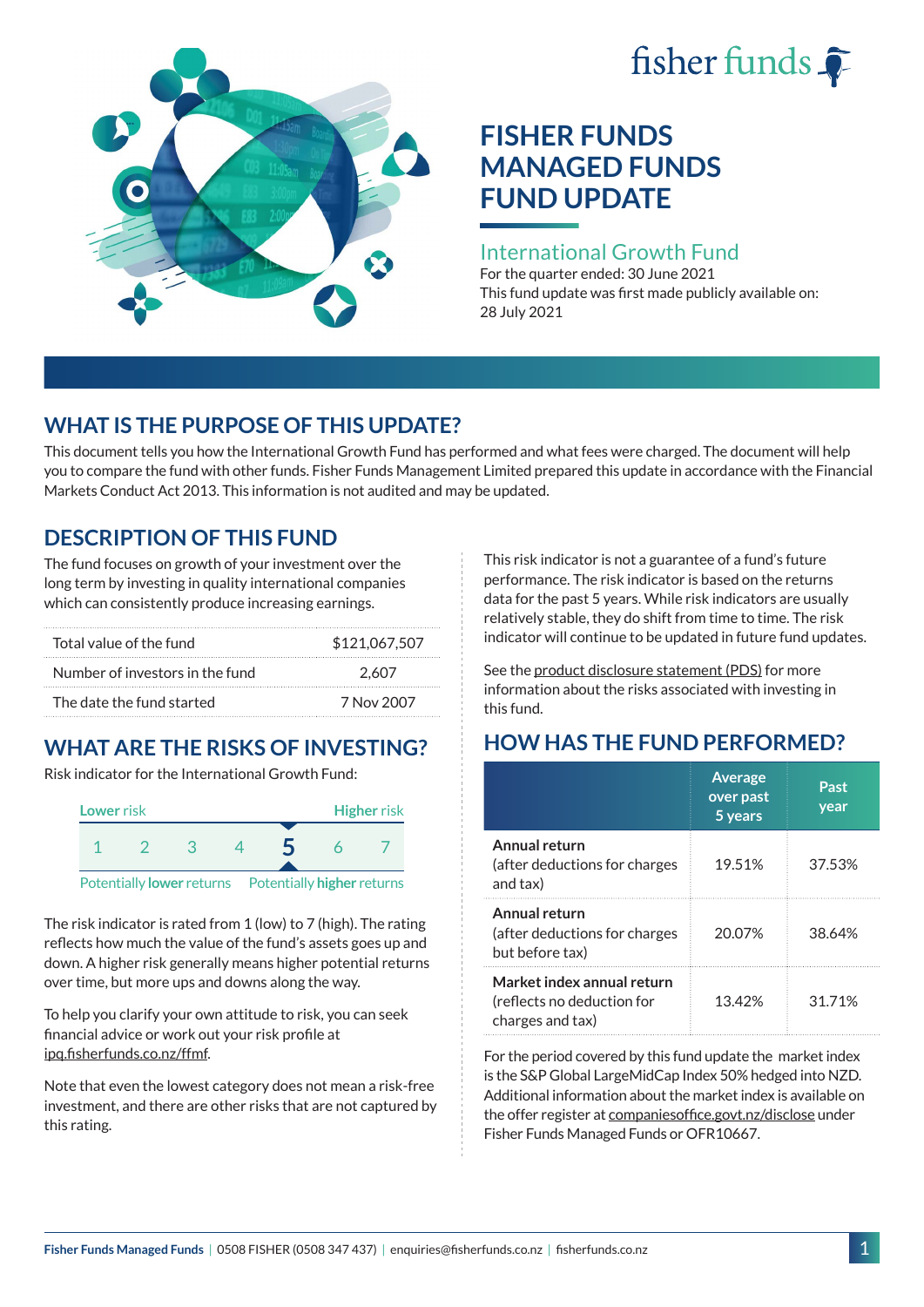## **ANNUAL RETURN GRAPH**



This shows the return after fund charges and tax for each of the last 10 years ending 31 March. The last bar shows the average annual return for the last 10 years, up to 30 June 2021.

**Important:** This does not tell you how the fund will perform in the future.

Returns in this update are after tax at the highest prescribed investor rate (PIR) of tax for an individual New Zealand resident. Your tax may be lower. The market index return reflects no deduction for charges and tax.

#### **WHAT FEES ARE INVESTORS CHARGED?**

Investors in the International Growth Fund are charged fund charges that include GST. In the year to 31 March 2021 these were:

|                                                | % of net asset value |
|------------------------------------------------|----------------------|
| <b>Total fund charges</b>                      | 4.37%                |
| Which are made up of:                          |                      |
| Total management and<br>administration charges | 1.42%                |
| Inding:                                        |                      |
| Manager's basic fee                            | 1.27%                |
| Other management and<br>administration charges | 0.15%                |
| Total performance-based fees <sup>1</sup>      | 2.95%                |

Small differences in fees and charges can have a big impact on your investment over the long term.

### **EXAMPLE OF HOW THIS APPLIES TO AN INVESTOR**

Katie had \$10,000 in the fund at the start of the year and did not make any further contributions. At the end of the year, Katie received a return after fund charges were deducted of \$3,753 (that is 37.53% of her initial \$10,000). Katie did not pay other charges. This gives Katie a total return after tax of \$3,753 for the year.

# **WHAT DOES THE FUND INVEST IN?**

#### **Actual investment mix**

This shows the types of assets that the fund invests in.



#### **Target investment mix**

This shows the mix of assets that the fund generally intends to invest in.